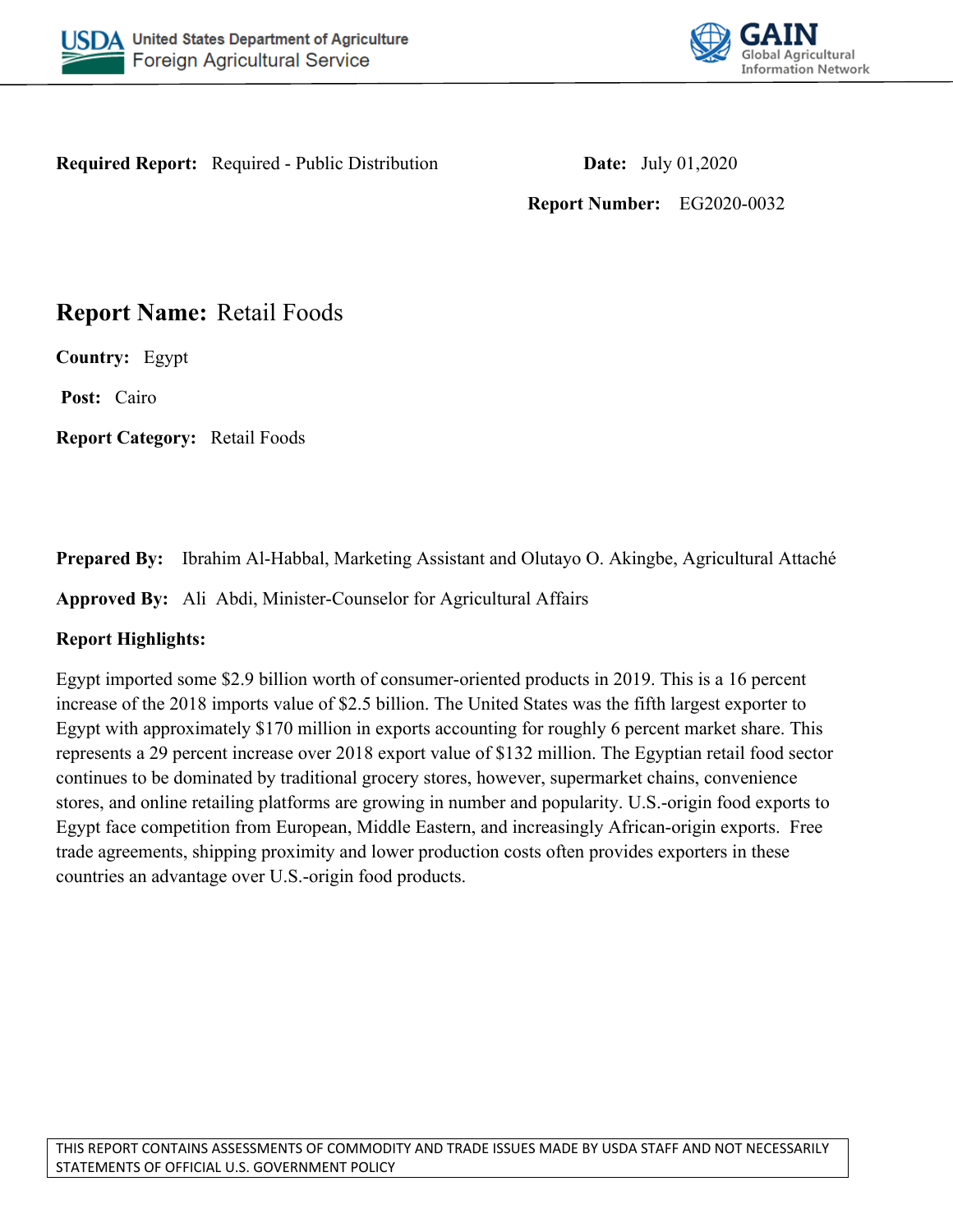# **Market Fact Sheet: Egypt**

#### **Executive Summary**

Egypt imported some \$2.9 billion worth of consumer-oriented products in 2019. This is a 16 percent increase of the 2018 imports value of \$2.5 billion. The United States was the fifth largest exporter to Egypt with approximately \$170 million in exports accounting for roughly 6 percent market share. This represents 29 percent increase over 2018 export value of \$132 million. The Egyptian retail food sector continues to be dominated by traditional grocery stores, however, supermarket chains, convenience stores, and online retailing platforms are growing in number and popularity. U.S.-origin food exports to Egypt face competition from European, Middle Eastern, and increasingly African-origin exports. Free trade agreements, shipping proximity and lower production costs often provides exporters in these countries an advantage over U.S.-origin food products.

#### **Imports of Consumer-Oriented Products**

Primary consumer-oriented products imported were frozen beef, milk & cream, black tea, apples, food preparations, potatoes seeds, cheese, beef livers, butter, meat and edible chicken. The main suppliers were the European Union, Brazil, India, New Zealand, and the United States.



**Food Processing vs. Imports in the Retail Sector**

In 2019, the Central Bank of Egypt provided a financial stimulus package of \$6.25 billion to different local industries (food processing sector among them) to help increase the sector size, productivity and its competitiveness. The Egyptian Chamber of Food Industries reported that there are over 10,000 registered food processing and manufacturing companies. Post estimates this sector contributing to about six percent (\$17.5 billion) of 2019 GDP (\$302 billion – IMF estimates). Though steadily improving, local production remains limited in terms of quality and variety.

#### **Retail Food Industry**

The Egyptian retail foods sector size is close to \$17.5 billion. Higher income consumers drive much of the demand for imported products, while low- and middle-income consumers substitute imports with domestic alternatives. As incomes grow, in tandem with increased purchasing power, the market is growing. Sources foresee growth of 15- 20 percent over the next five years. Traditional outlets still dominate the Egyptian market, representing 96 percent of total outlets and around 80 percent of total sales. Modern retail outlets are nonetheless growing in number and volume of sales. Online retail platforms are increasingly popular as internet penetration increases.

| Quick Facts CY 2019                                |                                                              |  |  |  |
|----------------------------------------------------|--------------------------------------------------------------|--|--|--|
|                                                    | <b>Imports of Consumer-Oriented Products US\$2.9 billion</b> |  |  |  |
|                                                    | <b>List of Top 10 Growth Products in Egypt</b>               |  |  |  |
| 1) Frozen Beef                                     | 2) Milk & Cream, Conc.                                       |  |  |  |
| 3) Black Tea                                       | 4) Apples, Fresh                                             |  |  |  |
| 5) Food Preparations                               | 6) Potatoes Seeds                                            |  |  |  |
| 7) Cheese                                          | 8) Beef Livers                                               |  |  |  |
| 9) Butter                                          | 10) Meat and edible chicken                                  |  |  |  |
| <b>Consumer Oriented Foods (US\$ billion) 2019</b> |                                                              |  |  |  |
| \$27.5<br>Consumer-Oriented Food Sales             |                                                              |  |  |  |
| Exports*                                           | \$2.5                                                        |  |  |  |
| Imports*                                           | \$2.9                                                        |  |  |  |
| Inventory                                          | N/A                                                          |  |  |  |
| <b>Total Sales</b>                                 | \$27.5                                                       |  |  |  |
| Retail                                             | \$17.5                                                       |  |  |  |
| Food Service                                       | \$10                                                         |  |  |  |
| Note: * Refers to consumer-oriented products only. |                                                              |  |  |  |
| <b>Top Egypt Retailers</b>                         |                                                              |  |  |  |
| - Carrefour<br>- Mansour Holding                   |                                                              |  |  |  |

- 
- 
- Seoudi Markets On-the-Run
- HyperOne Spinneys
- 
- BIM Kazyon
- Gourmet Alfa Market

#### **GDP/Population**

Population *(millions)*: 100

GDP *(billions USD)*: \$249.6 (2018), \$236.6 (2017) GDP per capita *(USD)*: 13,357 PPP

**Sources:** International Monetary Fund, Central Intelligence Agency, FAS Cairo office research.

#### **Strengths/Weaknesses/Opportunities/Challenges**

| <b>Strengths</b>            | Weaknesses                |
|-----------------------------|---------------------------|
| 1. Large consumer market    | 1. High tariffs           |
| 2. Consumer acceptance      | 2. Complex import         |
| of U.S. origin products     | regulations               |
| <i><b>Opportunities</b></i> | <b>Threats</b>            |
| 1. Growing demand           | 1. Trade competitors with |
| 2. Increase of modern       | free trade-agreements     |
| supermarkets,               | 2. Trade competitors with |
| convenience stores and      | closer proximity          |
| online ordering             |                           |
| platforms                   |                           |

**Data and Information Sources:** FAS Cairo office research. Contact: FAS Cairo [AgCairo@fas.usda.gov](mailto:AgCairo@fas.usda.gov)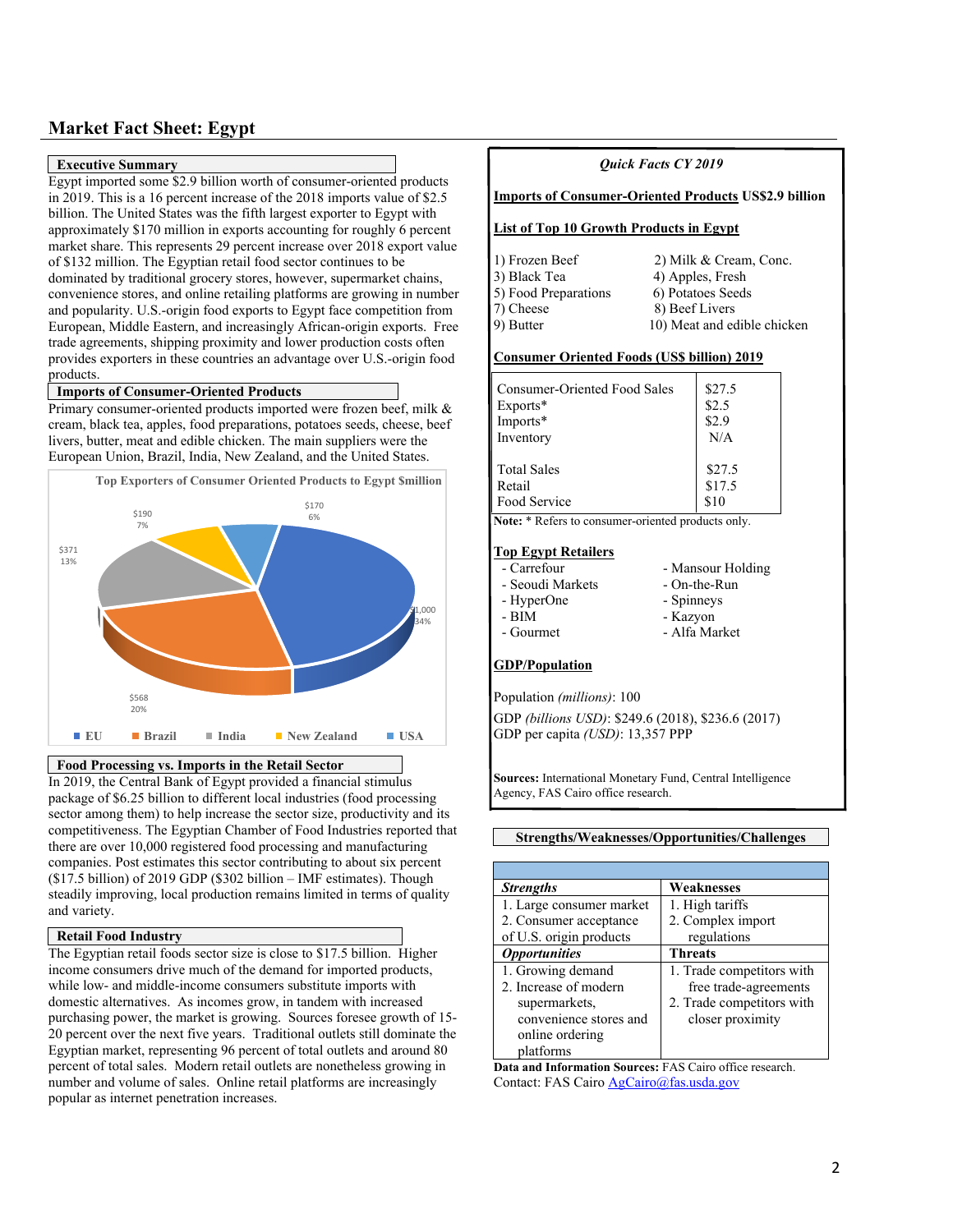### *SECTION I: MARKET SUMMARY*

The Egyptian government unpegged the Egyptian Pound in November 2016, allowing it to devalue markedly and driving up inflation. Core inflation peaked in July 2017 at 35.26 percent. By the end of 2019 inflation rates decreased to about 9 percent. High inflation rates have eroded purchasing power for many Egyptians. Under these macroeconomic conditions, the Egyptian food and beverage retail market has become increasingly price sensitive, especially so for middle and low-income consumers. This has driven consumers to substitute domestic products for those previously imported.

Modern supermarket and hypermarket chains operating in Egypt confronted increased price sensitivity by running promotions, creating loyalty programs, and offering bulk discounts. In some cases, they have also substituted imported products for domestic alternatives. Modern retail channels, such as supermarkets, hypermarkets and convenience stores, have a combined 3,913 outlets and represent around 20 percent of total sales. Traditional grocery retailers have 113,724 outlets and represent 80 percent of total sales. Small traditional grocers remain the dominant retail outlet in Egypt. These outlets are conveniently located in urban centers, carry a wide variety of food and beverage products, provide reasonably priced home delivery service and, in some cases, offer credit to buyers. Two modern supermarket chains, Turkish BIM and Egyptian Kazyon, have followed this model setting up chains of small neighborhood stores. The former now boasts 300 outlets across Egypt, while the latter has a reported 424 locales.

In spite of the recent macroeconomic upheaval, demand amongst higher-income consumers is increasing. Middle and lower-income consumers are expected to revert to their normal consumption patterns as inflation moderates and incomes improve. Industry sources expect retail demand to grow by 15-20 percent in the next five years. While U.S. products could be competitive in the Egyptian market, they face stiff competition from exporters in regions with preferential trade agreements. Currently, beef, infant formula, apples, cheese, tree nuts and certain confectionaries represent the best growth prospects in Egypt.

| <b>Advantages</b>                       | <b>Challenges</b>                                    |
|-----------------------------------------|------------------------------------------------------|
| U.S. origin products continue to enjoy  | Higher tariffs often levied on imported consumer-    |
| acceptance in the Egyptian market.      | oriented products.                                   |
| U.S. products are associated with high  | Many importers indicate that there is a lack of U.S. |
| quality.                                | supplier interest in Egypt.                          |
| New-to-market products benefit from the | Geographic proximity to competing suppliers.         |
| recent expansion of supermarket and     |                                                      |
| hypermarket chains.                     |                                                      |
|                                         | Egyptian import regulations are at times non-        |
|                                         | transparent.                                         |

#### **Table 1: Advantages and Challenges Facing U.S. Suppliers of Consumer-Oriented Products**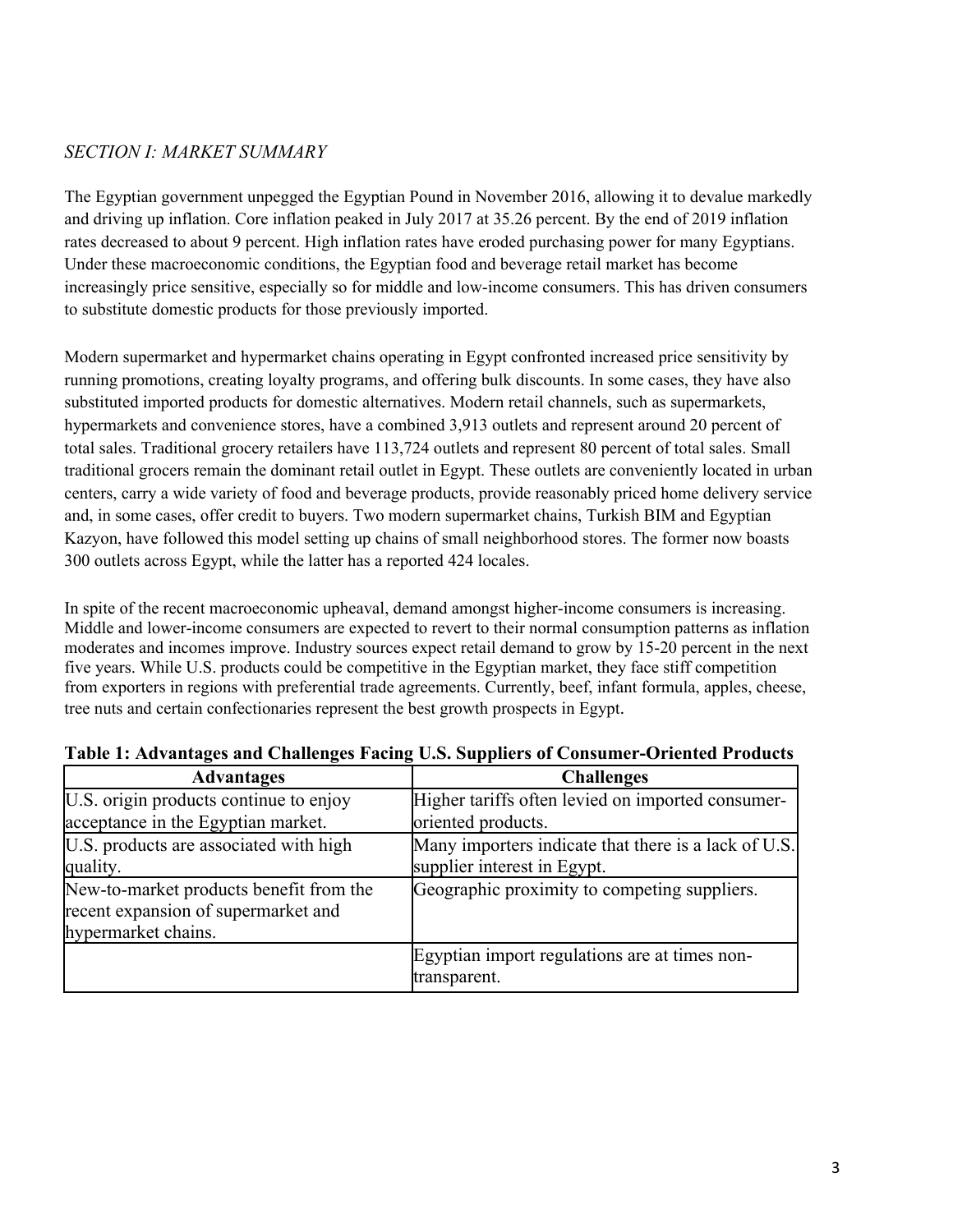# *SECTION II: ROADMAP FOR MARKET ENTRY*

### EXPORTER BUSINESS TIPS

**Market Research:** U.S. exporters should identify an Egyptian importer or distributor, with whom they can build a relationship. Egyptian firms are best suited to navigate local regulations, understand distribution chains, and have relationships with retailers, food processors, hotels, restaurants and institutions (see [GAIN EGYPT \(EG2019-0009\) - Egypt Food Service – Hotel](https://apps.fas.usda.gov/newgainapi/api/Report/DownloadReportByFileName?fileName=Food%20Service%20-%20Hotel%20Restaurant%20Institutional_Cairo_Egypt_09-30-2019)  [Restaurant Institutional 2019,](https://apps.fas.usda.gov/newgainapi/api/Report/DownloadReportByFileName?fileName=Food%20Service%20-%20Hotel%20Restaurant%20Institutional_Cairo_Egypt_09-30-2019) and [GAIN EGYPT \(EG2020-0006\) Food Processing Ingredients\)](https://apps.fas.usda.gov/newgainapi/api/Report/DownloadReportByFileName?fileName=Food%20Processing%20Ingredients_Cairo_Egypt_03-30-2020).

**Market Structure:** Egypt's market structure is straightforward. Importers are food processors, manufacturers, and or agents/distributors of these. Large companies will source food ingredients and products directly to lower prices, guarantee product flow, and ensure quality. Agents/distributors service the food processing and manufacturing sectors, comprised of numerous fragmented small- and medium-size companies. Smaller manufacturers purchase reduced quantities, do not import directly, pay in Egyptian pounds, and maintain small inventories.

*Market Structure*



| Company               | <b>Activity</b>         | <b>Outlets</b>           | <b>Remarks</b>                  |
|-----------------------|-------------------------|--------------------------|---------------------------------|
| Carrefour             | Supermarket/Hypermarket | 36                       | Domestic & Imported Goods       |
| <b>Mansour Group</b>  | Retail/Distribution     | 98                       | Domestic & Imported Goods       |
| Seoudi                | Retail                  | 12                       | Domestic & Imported Goods       |
| On-the-Run            | Convenience Store       | 27                       | Domestic & Imported Goods       |
| <b>HyperOne</b>       | Retail                  | 2                        | Domestic & Imported Goods       |
| <b>Spinneys Egypt</b> | Retail                  | 13                       | Domestic & Imported Goods       |
| <b>BIM</b>            | Retail                  | 300                      | <b>Primarily Domestic Goods</b> |
| Kazyon                | Retail                  | 424                      | <b>Primarily Domestic Goods</b> |
| <b>Gourmet Egypt</b>  | Retail                  | 15                       | Domestic & Imported Goods       |
| <b>Alfa Market</b>    | Retail                  |                          | Domestic & Imported Goods       |
| <b>Ayman Afandi</b>   | Importer/Distributor    | Marketing & Distribution |                                 |
| Al-Shaheen Co.        | Importer/Distributor    | Marketing & Distribution |                                 |
| <b>GMA</b>            | Importer/Distributor    | Marketing & Distribution |                                 |
| <b>Amin Trading</b>   | Importer/Distributor    |                          | Marketing & Distribution        |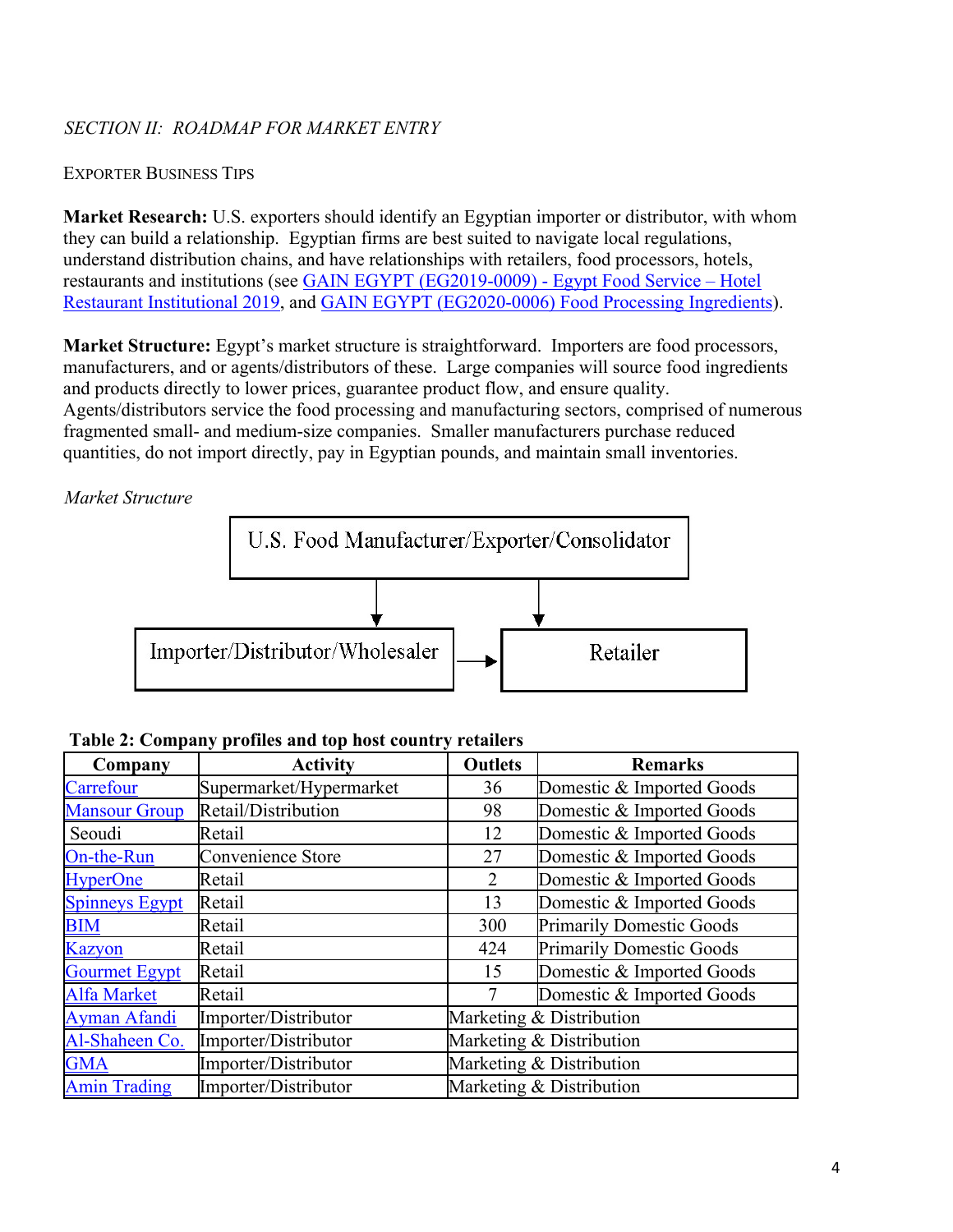| <b>AM Foods</b>     | Importer/Distributor                | Marketing & Distribution                |
|---------------------|-------------------------------------|-----------------------------------------|
|                     | Egyptian Group Importer/Distributor | Marketing & Distribution                |
|                     | Bassiouni Sons Importer/Distributor | Tree Nut Importer/Processor/Distributor |
| <b>Samo Trading</b> | Importer/Distributor                | Tree Nut Importer/Processor/Distributor |

# *SECTION III: COMPETITION*

Consumer-oriented products from the United States face heavy competition from both domestic and imported products (Table 3). Egyptian-produced substitutes have gained ground following the devaluation and now fill much of the domestic demand for chips, crackers, and cookies. Though domestic production has grown, imported products are perceived as being of higher quality and often offer greater variety. Higher income consumers continue to purchase imported retail products. Egypt's import of consumer-ready products in 2019 was around \$2.9 billion. The U.S. share of imports was around 6 percent, or \$170 million.

In 2019, the main exporters of consumer-oriented products to Egypt were the European Union at 44 percent (\$1.0001 billion), Brazil at 25 percent (\$568 million), India at 16 percent (\$371 million), New Zealand at 8 percent (\$190 million), and the United States at 6 percent (170 million).



**Figure 1: Top Exporters of Consumer Oriented Products to Egypt (\$million)**

Source: TDM, CAPMAS, & FAS Cairo Research.

| <b>Product Category</b> | <b>Major Supply Sources</b> | <b>Strengths of Key</b> | <b>Advantages and</b>         |
|-------------------------|-----------------------------|-------------------------|-------------------------------|
|                         |                             | <b>Supply Countries</b> | <b>Disadvantages of Local</b> |
|                         |                             |                         | <b>Suppliers</b>              |
| Beef Frozen             | 1. Brazil $-60\%$           | Low production cost.    | - Limited domestic            |
|                         | 2. India – 37%              |                         | production                    |
|                         | 3. Columbia – $1\%$         |                         | - High demand                 |
| $$779.76$ million       | 6. USA $-0.32\%$            |                         |                               |
| Milk & Cream            | $1.EU - 73\%$               | EU duty-free access.    | Limited domestic              |
| Concentrated            | 2. Canada – $11.6\%$        | Proximity.              | production.                   |
|                         | 3. USA $-7\%$               |                         | - High demand.                |
| $$192.7$ million        | 4. Turkey $-3.8\%$          |                         |                               |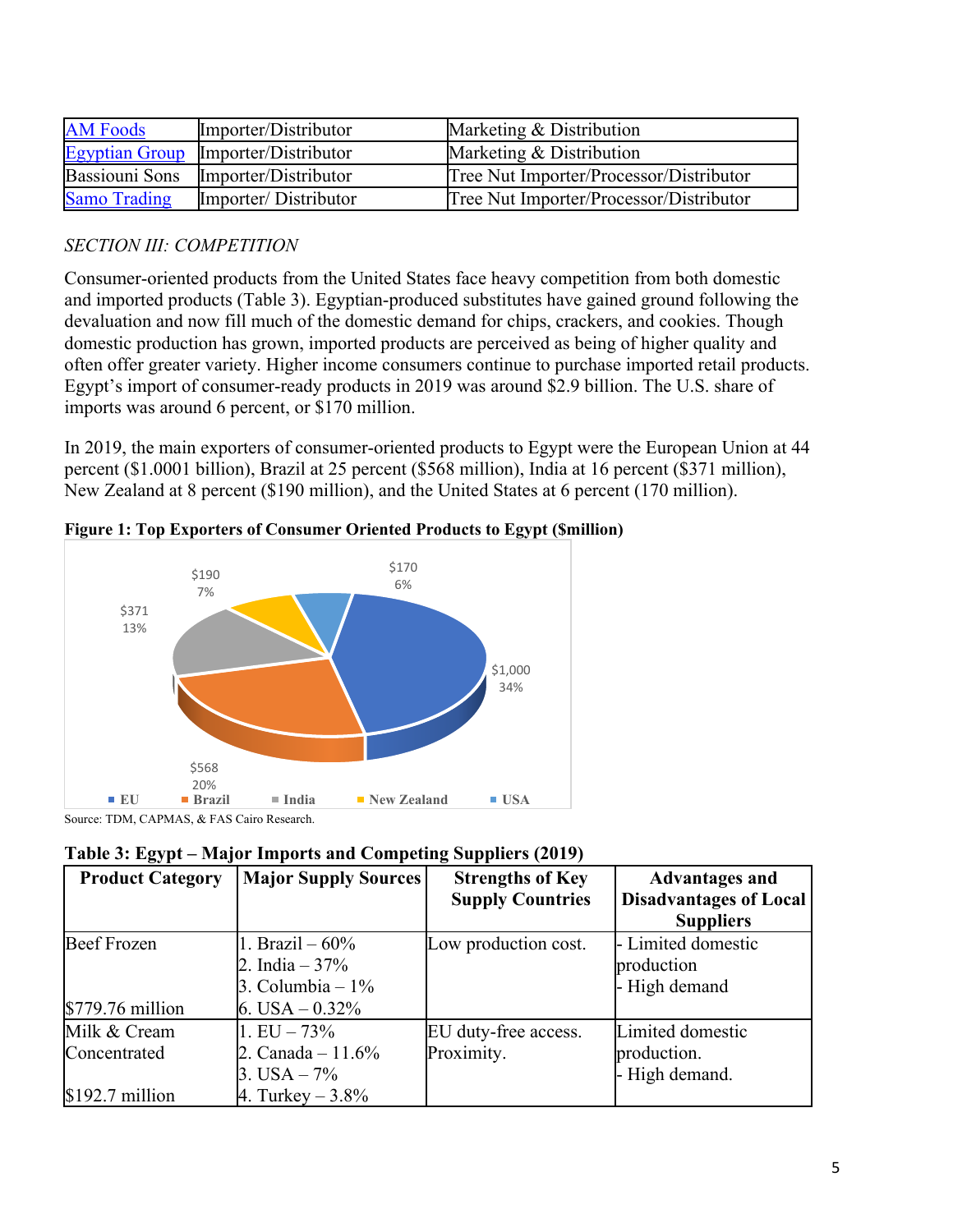| Black Tea (fermented)   1. Kenya $-93\%$     |                                             | Low production cost,                     | - Limited domestic    |
|----------------------------------------------|---------------------------------------------|------------------------------------------|-----------------------|
|                                              | 2. India $-3.6\%$                           | year-around supply.                      | production            |
|                                              | 3. Sri Lanka – 2.4%                         | Proximity.                               | High demand           |
| $$177.8$ million                             | $20. USA - 0\%$                             |                                          |                       |
| Apples, Fresh                                | 1. EU $-99.5\%$                             | EU duty-free access.                     | - No local production |
|                                              | 2. Turkey $-0.48\%$                         | Proximity.                               | - High demand         |
|                                              | $3. USA - 0.021.9\%$                        |                                          |                       |
| $$148.7$ million                             |                                             |                                          |                       |
| <b>Food Preparations</b>                     | $1.EU - 72.8%$                              | Low cost of production, Limited domestic |                       |
|                                              | 2. Thailand $-11.5%$                        | and proximity. EU duty-production.       |                       |
|                                              | 3. Malaysia – 3.14%                         | free access.                             | - High demand.        |
| $$103.86$ million                            | $9.$ USA $- 2.02\%$                         |                                          |                       |
| Potatoes Seeds, fresh                        | $1. EU - 99%$                               | EU duty-free access and Limited domestic |                       |
| or chilled                                   | 2. China $-0.78%$                           | proximity. Lower                         | production.           |
|                                              | 3. India $-0.2%$                            | production cost                          | - High demand.        |
| \$103 million                                | 38. USA $-0\%$                              |                                          |                       |
| Cheese, nesoi,                               | $1.EU - 71.15%$                             | EU duty-free access and Limited domestic |                       |
| including cheddar &                          | 2. New Zealand $-18\%$                      | proximity. Lower                         | production.           |
| colby                                        | 3. Saudi Arabia $-4.6\%$                    | production cost                          | - High demand.        |
| \$90.6 million                               | $4. USA - 2.64\%$                           |                                          |                       |
| livers of bovine                             | 1. USA $-77%$                               | Competitors cannot                       | Limited domestic      |
| animals, edible, frozen 2. Australia - 11.4% |                                             | supply sufficient                        | production.           |
|                                              | 3. New Zealand $-3.6\%$                     | quantities at reduced                    | - High demand.        |
| \$87.64 million                              | 4. Brazil – 3.5%                            | brice.                                   |                       |
| <b>Butter</b>                                | 1. New Zealand – 42.9% EU duty-free access. |                                          | - Limited domestic    |
|                                              | $2.EU - 33.8\%$                             | Lower production cost                    | production            |
|                                              | 3. India $-23%$                             |                                          | - High demand         |
| \$85.7 million                               | 16. USA $-0\%$                              |                                          |                       |
| Meat and edible offal                        | $1.$ Brazil – $82%$                         | Low cost production.                     | Limited domestic      |
| of chicken, not cut in                       | 2. Ukraine – $17%$                          | Year-around supply.                      | production.           |
| pieces, frozen                               | $3. USA - 0.31\%$                           |                                          | - High demand.        |
| \$83 million                                 | $4. EU - 0.01\%$                            |                                          |                       |

Source: TDM, CAPMAS, & FAS Cairo Research.

# *SECTION IV: BEST PRODUCT PROSPECTS CATEGORIES*

- Products present in the market, which have good sales potential, such as cheese, beef products, and tree nuts, continue to represent good prospects for U.S. exporters. Egypt is a net importer of processed dairy products, and U.S. products may be competitive based on exchange rates and other considerations. As in past years, Egypt remains an important market for U.S. beef liver and offal. The country is by far the largest importer of U.S. beef liver, reaching about US\$67.4 million in 2019. U.S. beef muscle cuts are well known for their quality among affluent buyers and represent a category with growth potential.
- Top consumer-oriented products imported from the world include frozen beef, milk  $\&$ cream concentrated, black tea, fresh apples, food preparations, and beef liver.
- Top consumer-oriented products imported from the United States include beef liver, dairy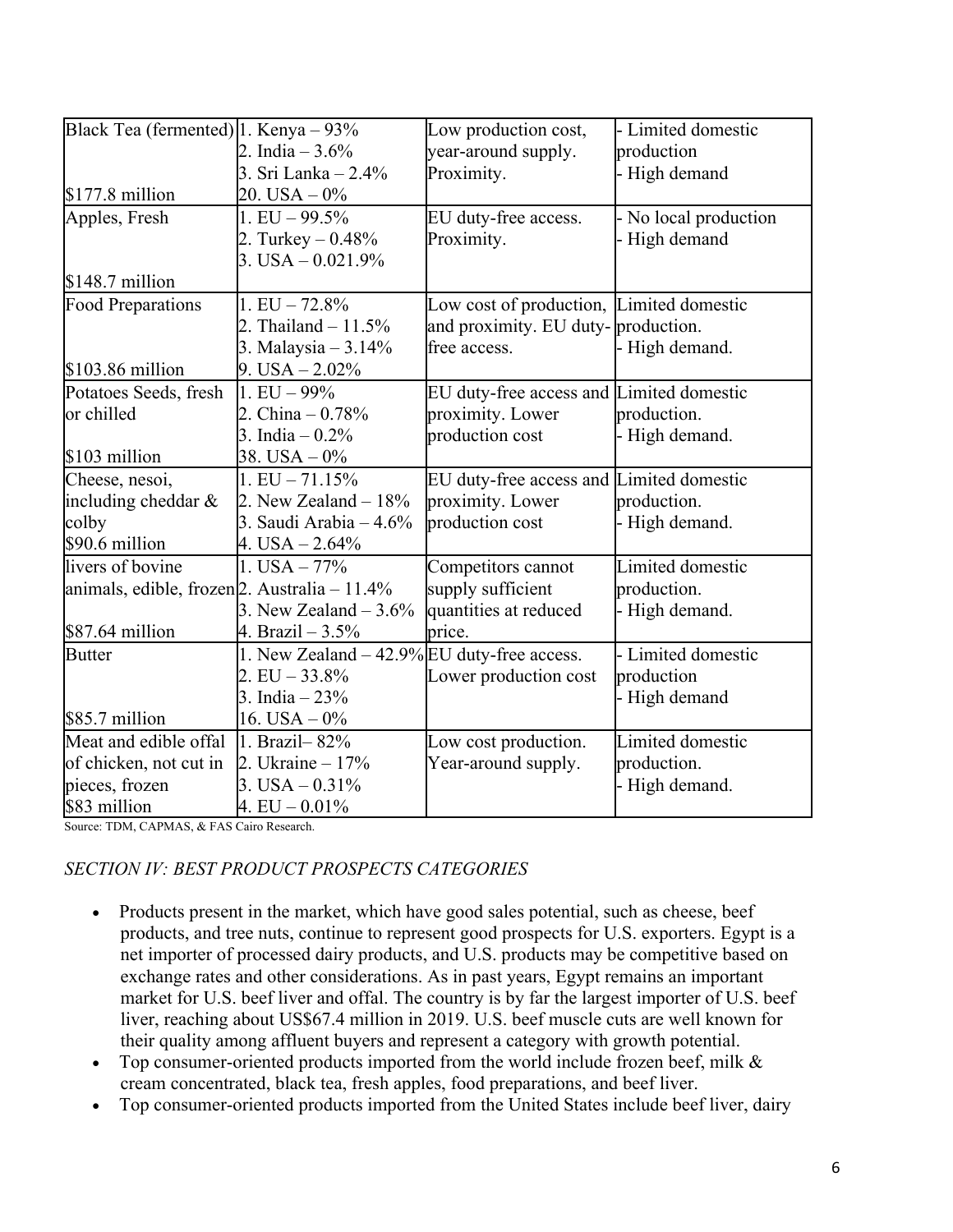products, and tree nuts.

- U.S. products not present in significant quantities but which have good sales potential among the more affluent Egyptian consumers include sweets and snacks, healthy and nutritional foods, and pet foods.
- U.S. products not present because they face significant barriers include fresh apples due to high tariffs and poultry parts due to non-tariff barriers.

# *SECTION V: KEY CONTACTS AND FURTHER INFORMATION*

U.S. Embassy Cairo, Foreign Agricultural Service (FAS) Office of Agricultural Affairs Mailing Address: American Embassy, 8 Kamal El-Din Salah Street, Garden City, Cairo, Egypt Phone:  $+20-2-2797-2388$  • Fax:  $+20-2-2796-3989$  • AgCairo@fas.usda.gov

For further information, see: [GAIN EGYPT \(EG2019-0025\) – FAIRS Annual Country Report 2019](https://apps.fas.usda.gov/newgainapi/api/Report/DownloadReportByFileName?fileName=Food%20and%20Agricultural%20Import%20Regulations%20and%20Standards%20Export%20Certificate%20Report_Cairo_Egypt_12-31-2019) and [GAIN EGYPT \(EG2019-0029\) – FAIRS Export Certificate Report 2019](https://apps.fas.usda.gov/newgainapi/api/Report/DownloadReportByFileName?fileName=Food%20and%20Agricultural%20Import%20Regulations%20and%20Standards%20Country%20Report_Cairo_Egypt_12-31-2019) reports, as well as [GAIN EGYPT \(EG2019-0028\) – Exporter Guide 2019](https://apps.fas.usda.gov/newgainapi/api/Report/DownloadReportByFileName?fileName=Exporter%20Guide_Cairo_Egypt_12-31-2019), [GAIN EGYPT \(EG2019-0009\) - Egypt](https://apps.fas.usda.gov/newgainapi/api/Report/DownloadReportByFileName?fileName=Food%20Service%20-%20Hotel%20Restaurant%20Institutional_Cairo_Egypt_09-30-2019)  [Food Service – Hotel Restaurant Institutional 2019](https://apps.fas.usda.gov/newgainapi/api/Report/DownloadReportByFileName?fileName=Food%20Service%20-%20Hotel%20Restaurant%20Institutional_Cairo_Egypt_09-30-2019)), and the [Country Commercial Guide](https://www.export.gov/article?id=Egypt-Market-Overview) reports.

# **TRADE ASSOCIATIONS**

### **Chamber of Food Industries**

Mailing Address: 1195 Nile Corniche, Boulaq, Cairo Governorate Phone: +20-2-2574-8627 ● Fax: +20-2-2574-8312 Cellphone: +20-122-7825232 and +20-122-782-5233 ● [info@fei.org.eg](mailto:info@fei.org.eg) Website: <http://www.mvegypt.com/egycfi/en>

### **Egyptian Hotel Association**

Mailing Address: 8, El Sad El Aly St. Dokki- Giza- Egypt Phone: +20-2-3748-8468 ● Fax: +20-2-3748-5083 Email: [eha@egyptianhotels.org](mailto:eha@egyptianhotels.org) ● Website: <http://www.egyptianhotels.org/Default.aspx>

### **Egyptian Chefs Association**

Mailing Address: 20 Salem Street, Agouza, Cairo Phone/Fax: +2 02 3762-2116 ● +2 02 3762-2117 ● +2 02 3762-2118 Email: [eca@egyptchefs.com](mailto:eca@egyptchefs.com) ● Website: <http://www.egyptchefs.com/>

### **Cairo Chamber of Commerce**

4 Falaki Square, Bab Ellok, Cairo Governorate Phone: +20-2-2795-8261 and +20-2-2795-8262 ● Fax: +20-2-2796-3603 and +20-2-2794-4328 Email: [info@cairochamber.org.eg](mailto:info@cairochamber.org.eg) ● Website: [www.cairochamber.org.eg](http://www.cairochamber.org.eg/)

### **MINISTRIES AND GOVERNMENT AGENCIES**